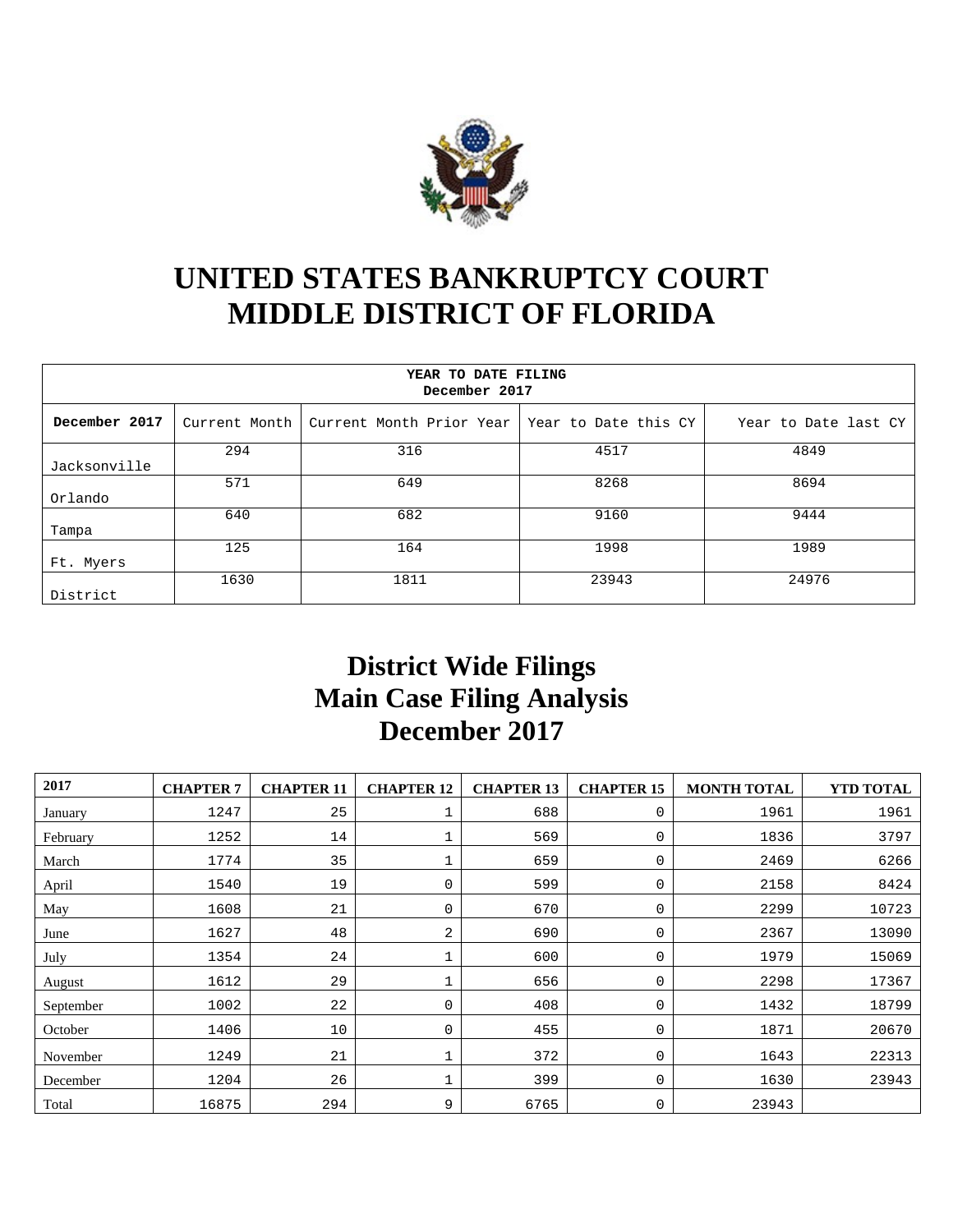| UNITED STATES BANKRUPTCY COURT MIDDLE DISTRICT OF FLORIDA |                 |                  |                 |                |                  |                |              |                |                |                |                |                |                |
|-----------------------------------------------------------|-----------------|------------------|-----------------|----------------|------------------|----------------|--------------|----------------|----------------|----------------|----------------|----------------|----------------|
| <b>MONTHLY REPORT OF CASES FILED</b>                      |                 |                  |                 |                |                  |                |              |                |                |                |                |                |                |
| December 2017                                             |                 |                  |                 |                |                  |                |              |                |                |                |                |                |                |
|                                                           | <b>DISTRICT</b> | <b>JUDGE</b>     | <b>JUDGE</b>    | <b>JUDGE</b>   | <b>JUDGE</b>     | <b>JUDGE</b>   | <b>JUDGE</b> | <b>JUDGE</b>   | <b>JUDGE</b>   | <b>JUDGE</b>   | <b>JUDGE</b>   | <b>JUDGE</b>   | <b>JUDGE</b>   |
|                                                           | <b>TOTALS</b>   | <b>GLENN</b>     | <b>BRISKMAN</b> | <b>FUNK</b>    | <b>JENNEMANN</b> | WILLIAMSON     | MAY          | <b>McEWEN</b>  | <b>DELANO</b>  | <b>DELANO</b>  | <b>JACKSON</b> | <b>COLTON</b>  | <b>COLTON</b>  |
|                                                           |                 | <b>TPA</b>       |                 |                |                  | ORL            |              |                |                |                |                | <b>JAX</b>     |                |
|                                                           |                 | <b>JAX</b>       | ORL             | <b>JAX</b>     | ORL              | TPA/FTM        | <b>TPA</b>   | <b>TPA</b>     | <b>TPA</b>     | <b>FTM</b>     | ORL            | ORL            | <b>TPA</b>     |
| PENDING CASES                                             |                 |                  |                 |                |                  | $\overline{2}$ |              |                |                |                |                |                |                |
| <b>LAST MONTH</b>                                         | 30,277          | 2956             | 2437            | 2918           | 2562             | 1350           | 4055         | 3613           | 56             | 3841           | 2838           | 965            | 2683           |
| <b>NEW CASES FILED</b>                                    |                 |                  |                 |                |                  |                |              |                |                |                |                |                |                |
| THIS MONTH                                                | 1,571           | 142              | 43              | 144            | 252              | 193            | $\Omega$     | 234            | $\theta$       | 119            | 254            | $\Omega$       | 190            |
| <b>REOPENED CASES</b>                                     |                 |                  |                 |                |                  |                |              |                |                |                |                |                |                |
| THIS MONTH                                                | 53              | $\overline{4}$   | 3               | $\overline{4}$ | 3                | $\overline{2}$ | 6            | 14             | $\theta$       | 6              | 7              | 3              |                |
| <b>CASES TRANSFERRED</b>                                  |                 |                  |                 |                |                  |                |              |                |                |                |                |                |                |
| THIS MONTH                                                | 6               | $\boldsymbol{0}$ | $\Omega$        | $\overline{0}$ | $\overline{4}$   | $\Omega$       | $\Omega$     | $\overline{0}$ | $\theta$       | $\overline{0}$ | $\overline{2}$ | $\mathbf{0}$   | $\overline{0}$ |
| TOTAL NEW CASES                                           |                 |                  |                 |                |                  |                |              |                |                |                |                |                |                |
| THIS MONTH                                                | 1,630           | 146              | 46              | 148            | 259              | 195            | 6            | 248            | $\theta$       | 125            | 263            | 3              | 191            |
| <b>CASES TRANSFERRED</b>                                  |                 |                  |                 |                |                  |                |              |                |                |                |                |                |                |
| <b>OUT OF DISTRICT</b>                                    | $\overline{7}$  | 2                | $\overline{0}$  | $\mathbf{0}$   | $\boldsymbol{0}$ |                |              | 1              | $\overline{0}$ | $\overline{0}$ | $\mathbf{0}$   | $\overline{0}$ | 2              |
| <b>TOTAL CASES CLOSED</b>                                 |                 |                  |                 |                |                  |                |              |                |                |                |                |                |                |
| THIS MONTH                                                | 2,031           | 239              | 89              | 204            | 231              | 151            | 162          | 218            | 6              | 233            | 233            | 83             | 182            |
| <b>CASES WITHIN DISTRICT</b>                              |                 |                  |                 |                |                  |                |              |                |                |                |                |                |                |
| <b>REASSIGNED IN</b>                                      | 7,373           | $\overline{0}$   |                 | $\overline{0}$ | 447              | 2580           | $\theta$     | $\overline{0}$ | 17             | $\overline{0}$ | 446            | $\Omega$       | 3882           |
| <b>CASES WITHIN DISTRICT</b>                              |                 |                  |                 |                |                  |                |              |                |                |                |                |                |                |
| REASSIGNED OUT                                            | 7,373           | $\overline{0}$   | 8               | $\overline{0}$ | $\overline{0}$   | $\overline{0}$ | 3899         | $\Omega$       | $\theta$       | $\overline{0}$ |                | 885            | 2580           |
| PENDING AT THE                                            |                 |                  |                 |                |                  | $\overline{2}$ |              |                |                |                |                |                |                |
| END OF THE MONTH                                          | 29,876          | 2863             | 2387            | 2862           | 3037             | 3974           | $\theta$     | 3643           | 67             | 3733           | 3313           | $\Omega$       | 3994           |